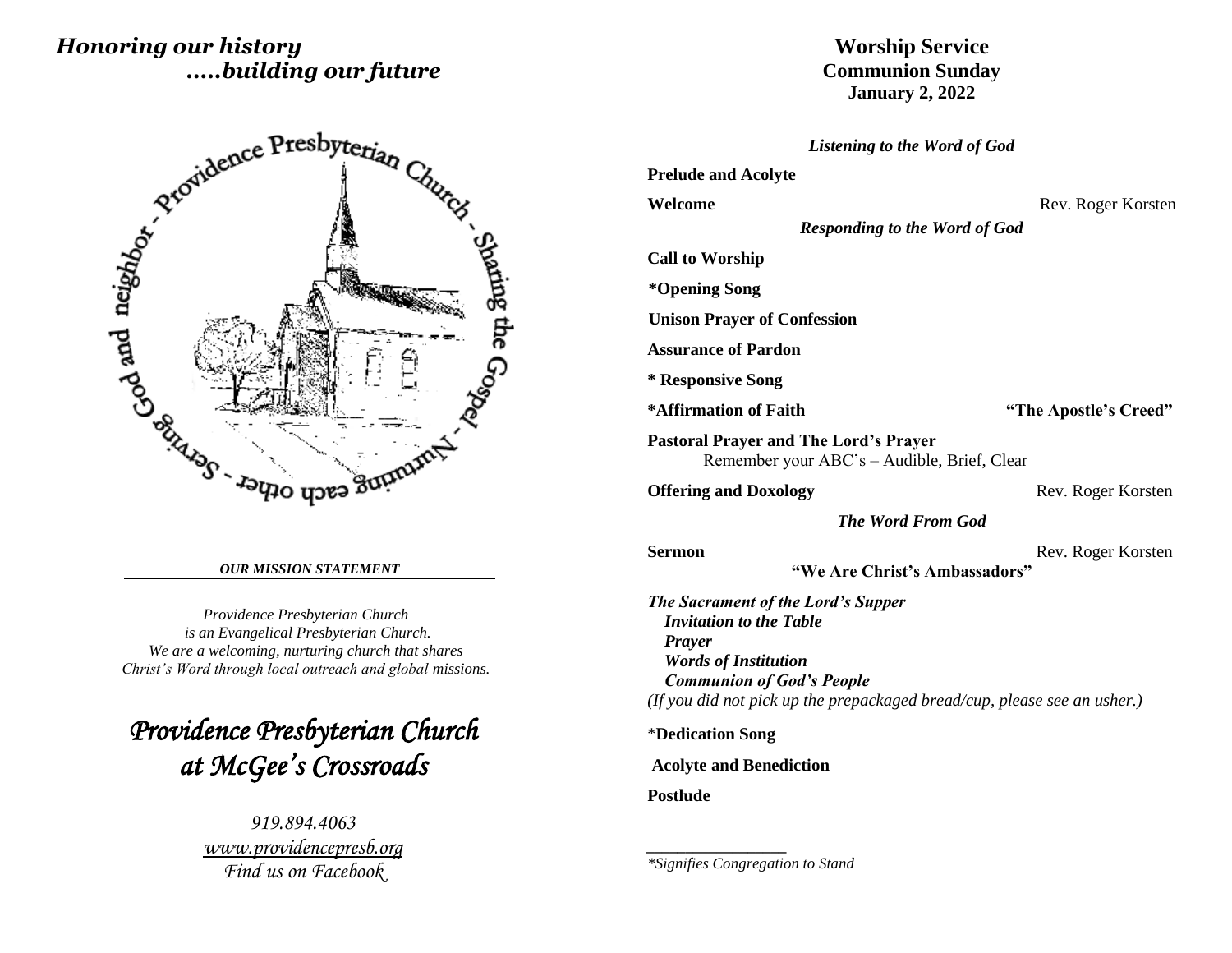#### *For safety/security, no exterior doors will be propped open during service and all doors will be locked during the 11:00 am service.*

*The Sanctuary is available on Sunday mornings for you to come and enjoy a live broadcast.*

**The Congregational Care Committee supplies Prayer Shawls** for anyone who may be in need of physical warmth during the Worship Service. Shawls are located in the entrance. *Please leave the used shawl in your chair and they will be cleaned.*



*A Nursery is available for use during Worship Services for infants – 3 year <i>olds. Please stay with your child as there will be no other attendants.* 

#### *Thank you for placing any discarded bulletins in the blue recycle bin.*

#### **SERVICE SCHEDULE**

#### **Assisting in Worship This Sunday:**

**Elder of the Month:** TBD **Greeters:** Session **Prayer Team:** Allison Nelms **Security:** TBD **Ushers:** Ryan Nelms, John Pickens, and Pete Booth

### **Assisting in Worship Next Sunday, January 9:**

**Elder of the Month:** TBD **Greeters:** Session **Lay Leader:** Kevin Creech **Prayer Team:** Barri Martin **Security:** Kent Walton **Ushers:** John Kopanski, Vickie Faircloth, and Eric Faircloth

#### *Weekly Statistics*

| 2021 General fund Receipts through November\$261,387.35  |  |
|----------------------------------------------------------|--|
| 2021 General Fund Expenses through November \$267,676.51 |  |
|                                                          |  |
|                                                          |  |
| General Fund Receipts so far for December \$40,599.72    |  |
| General Fund Receipts for December 26\$13,379.00         |  |
|                                                          |  |
|                                                          |  |
|                                                          |  |

### **Ministries of Providence Presbyterian Church**

The People of Providence Presbyterian Church

| Reverend<br>Roger Korsten                         |                                                                  |                                  |  |  |
|---------------------------------------------------|------------------------------------------------------------------|----------------------------------|--|--|
| <b>Session</b>                                    |                                                                  |                                  |  |  |
|                                                   | <u>Class of 2022</u>                                             |                                  |  |  |
| Fellowship<br>Donna Stolle                        | Mission & Outreach<br>John Kopanski                              | Worship<br>Vickie Faircloth      |  |  |
|                                                   | <u>Class of 2023</u>                                             |                                  |  |  |
| Christian Education<br>Kristy Stephenson          | Personnel<br>John Pickens                                        | Property<br>John Mott            |  |  |
|                                                   | <u>Class of 2024</u>                                             |                                  |  |  |
| Congregational Care<br>Kent Walton                | Financial<br>Don Sturgis                                         | Long Range Planning<br>Jeff Wood |  |  |
| <b>Accounting Treasurer</b>                       | Administrative Assistant                                         | Clerk                            |  |  |
| <b>Bob Stolle</b>                                 | Cindy Lynch                                                      | <b>Rich Lambert</b>              |  |  |
| <b>Collections Treasurer</b><br>Ann Benson        | Music Director/Organist/Pianist<br><b>Brittany Jones</b>         | Pianist<br>Angie Searcy          |  |  |
| Sunday School Superintendent<br>Kristy Stephenson | <b>Technical Support</b><br>Travis Jones, Sam & Wendy Stephenson | Website<br>David Nelms           |  |  |

### **CHURCH CALENDAR**

### **Today at Providence:**

No other meetings today

#### **Weekly Events:**

- **Jan. 3.** No other meetings at this time
- **Jan. 7.** PPC Blood Drive, 2:00 pm 6:30 pm

#### **Upcoming Events:**

**Jan. 9.** Sunday Worship Only

**Jan. 16.** Sunday School

Sunday Worship, Plans are to continue regular schedules at this time

**Jan. 17.** Office Closed for Martin L. Luther King, Jr. Day